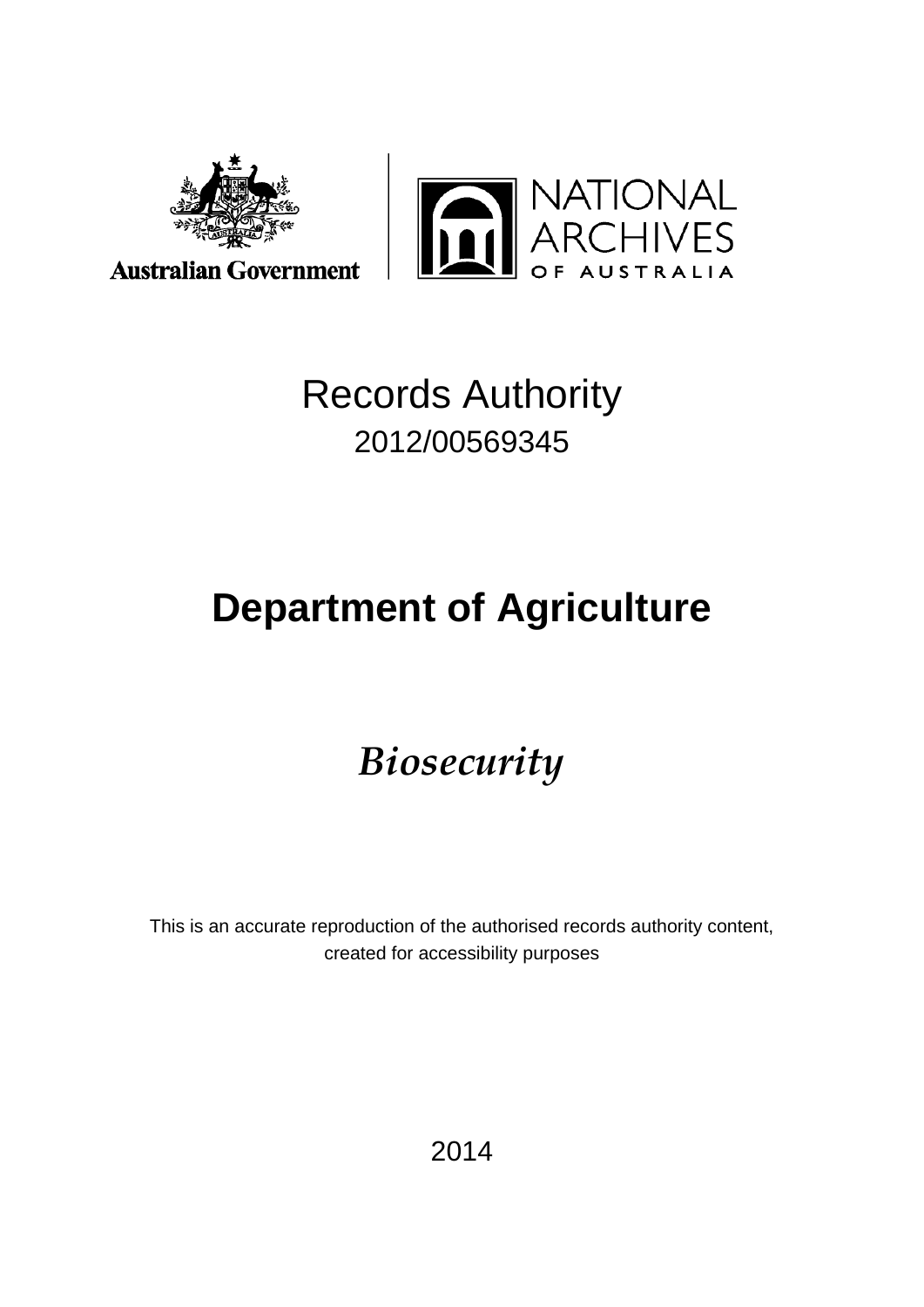### <span id="page-1-0"></span>**CONTENTS**

| 5 |
|---|
| 6 |

© Commonwealth of Australia 2014

This work is copyright. Apart from any use as permitted under the *Copyright Act 1968,* no part may be reproduced by any process without prior written permission from the National Archives of Australia. Requests and inquiries concerning reproduction and rights should be directed to the Publications Manager, National Archives of Australia, PO Box 7425, Canberra Mail Centre ACT 2610, Australia.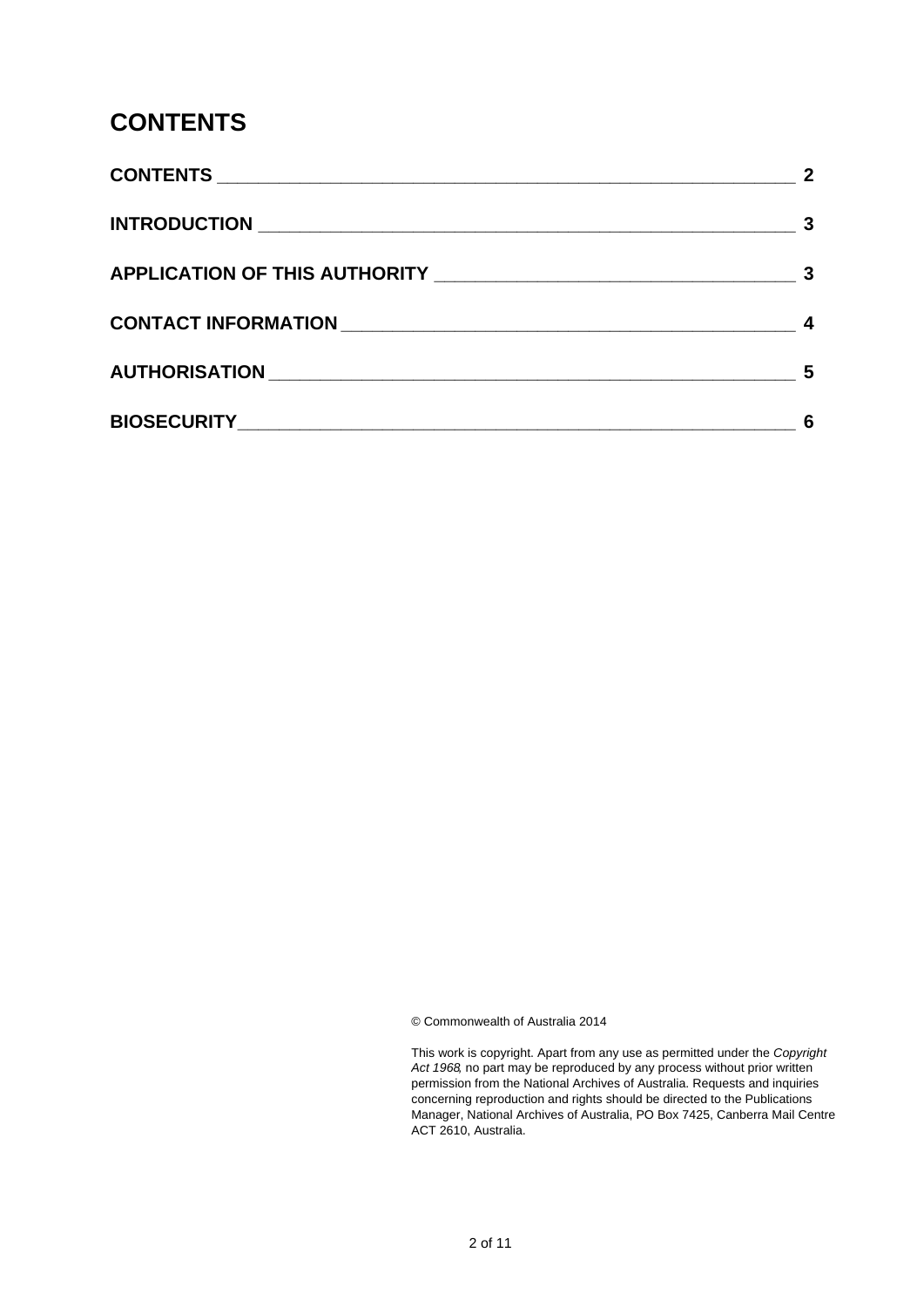### <span id="page-2-0"></span>**INTRODUCTION**

The Department of Agriculture and the National Archives of Australia have developed this Records Authority to set out the requirements for keeping or destroying records for the core business area of Biosecurity. It represents a significant commitment on behalf of the Department to understand, create and manage the records of its activities.

This Authority is based on the identification and analysis of the business of the Department of Agriculture. It takes into account the agency's legal and organisational records management requirements, and the interests of stakeholders, the agency and the National Archives of Australia.

The Authority sets out those records that need to be retained as national archives and specifies the minimum length of time that temporary records need to be kept. This Authority gives the Department of Agriculture permission under the *Archives Act 1983*, for the destruction of the temporary records described after the minimum retention period has expired. Retention periods for these temporary records are based on: an assessment of business needs; broader organisational accountability requirements; and community expectations, and are approved by the National Archives of Australia on the basis of information provided by the agency.

As changes in circumstances may affect future records management requirements, the periodic review of this Authority is recommended. All amendments must be approved by the National Archives.

### <span id="page-2-1"></span>**APPLICATION OF THIS AUTHORITY**

1. This Authority supersedes Record Authorities 984(1993) and 972 (1993) issued to the Department of Primary Industries and Energy. RA 984 covers all records other than forms used in regional offices of the Australian Quarantine and Inspection Service (AQIS). RA 972 covers all forms used in AQIS except those placed on case files.

The superseded authorities cannot be used by the Department of Agriculture after the date of issue of this Authority.

This Authority partially supersedes Records Authority 829 (1992) issued to the Department of Primary Industries and Energy.

- 2. This Authority is to be used to determine how long records must be kept. Records are matched to the relevant core business and records class in the Authority.
- Where the minimum retention period has expired and the records are not needed for agency business they should be destroyed as authorised in this Authority.
- Records that have not reached the minimum retention period must be kept until they do.
- Records that are identified as Retain as National Archives (RNA) are to be transferred to the National Archives of Australia for preservation.
- 3. This Authority should be used in conjunction with general records authorities such as:
- the Administrative Functions Disposal Authority (AFDA) and/or AFDA Express issued by the National Archives to cover business processes and records common to Australian Government agencies;
- General Records Authority (31) For source (including original) records that have been copied, converted or migrated.
- 4. The Normal Administrative Practice (NAP) provision of the *Archives Act 1983* gives agencies permission to destroy certain records without formal authorisation. This usually occurs where records are duplicated, facilitative or for short-term use only. NAP does not replace arrangements agreed to in this Authority but can be used as a tool to assist in identifying records for destruction together with an agency's Records Authority or Authorities, and with AFDA and AFDA Express. The National Archives recommends that agencies develop and implement a Normal Administrative Practice policy. Advice and guidance on destroying records as a normal administrative practice and on how to develop an agency NAP policy is available from the National Archives' website at **[www.naa.gov.au](http://www.naa.gov.au/)**
- 5. Records that are reasonably likely to be needed as evidence in a current or future judicial proceeding or are subject to a request for access under the *Archives Act 1983*, the *Freedom of Information Act 1982* or any other relevant Act must not be destroyed until the action has been completed.
- 6. Records subject to a disposal freeze must not be destroyed until the freeze has been lifted. Further information about disposal freezes and whether they affect the application of this Authority is available from the National Archives website at **[www.naa.gov.au](http://www.naa.gov.au/)**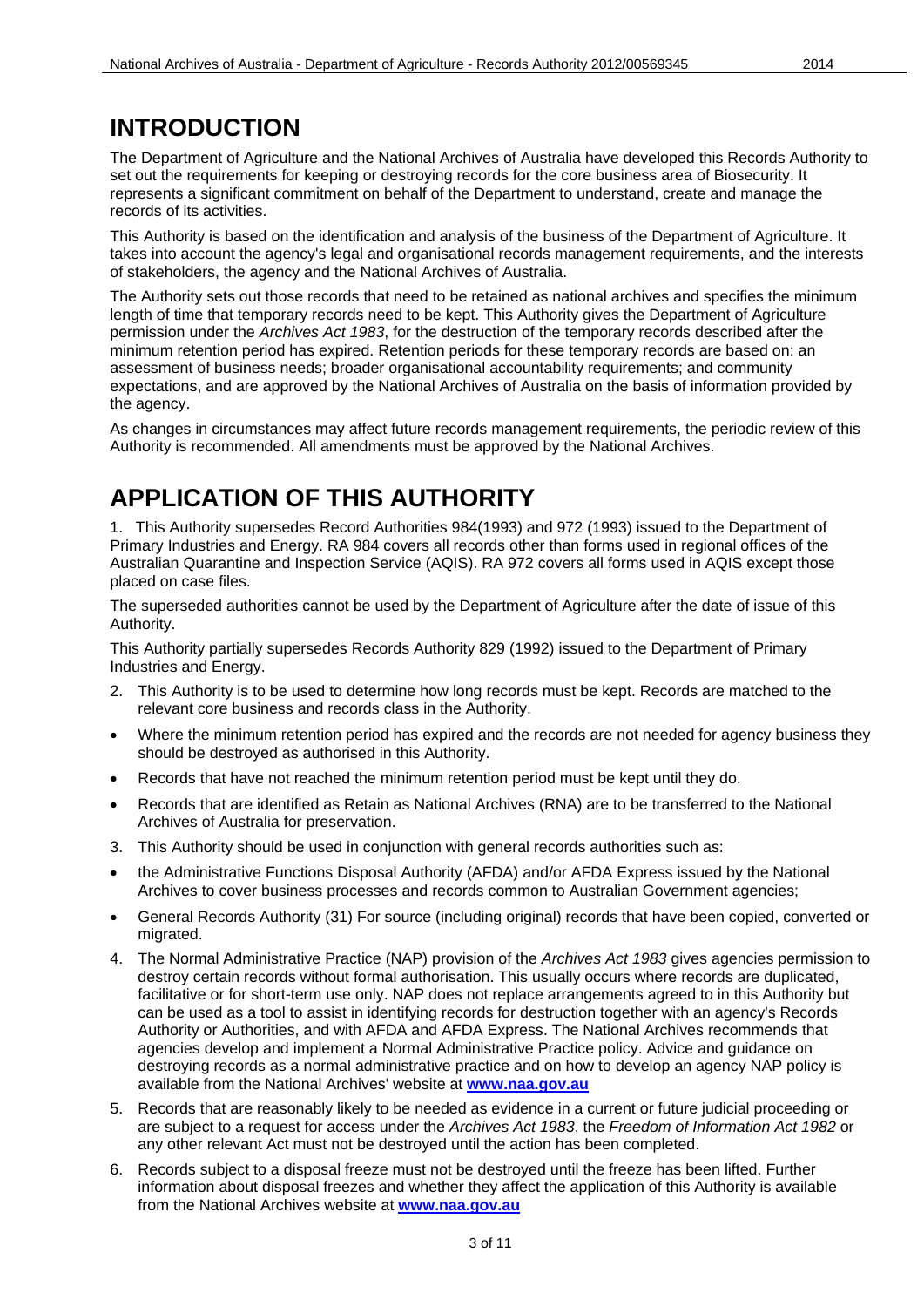- 7. Where the method of recording information changes (for example from a manual system to an electronic system, or when information is migrated from one system to a new system) this Authority can still be applied, providing the records document the same core business. The information must be accessible for the period of time prescribed in this Authority. The Department of Agriculture will need to maintain continuing access to the information, including digital information, for the periods prescribed in this records authority or until the information is transferred into the custody of the National Archives.
- 8. In general, retention requirements indicate a minimum period for retention. The Department of Agriculture may extend minimum retention periods if it considers that there is an administrative need to do so, without further reference to the National Archives. Where the Department of Agriculture believes that its accountability will be substantially compromised because a retention period or periods are not adequate, it should contact the National Archives for review of the retention period.
- 9. Records coming within retain as national archives' classes in this Authority have been determined to be part of the archival resources of the Commonwealth under Section 3C of the *Archives Act 1983*. The determination of Commonwealth records as archival resources of the Commonwealth obliges agencies to transfer the records to the Archives when they cease to be current and, in any event, within 15 years of the records coming into existence, under Section 27 of the *Archives Act 1983*.
- 10. Records in the care of agencies should be appropriately stored, managed and preserved. Agencies need to meet this obligation to ensure that the records remain authentic and accessible over time. Under Section 31 of the *Archives Act 1983*, access arrangements are required for records that become available for public access including those records that remain in agency custody.
- 11. Appropriate arrangements should be made with the National Archives when records are to be transferred into custody. The National Archives accepts for transfer only those records designated as national archives.
- 12. Advice on how to use this Authority is available from the Department of Agriculture records manager. If there are problems with the application of the Authority that cannot be resolved, please contact the National Archives.

### <span id="page-3-0"></span>**CONTACT INFORMATION**

For assistance with this authority or for advice on other records management matters, please contact the National Archives' Agency Service Centre.

Queen Victoria Terrace Tel: (02) 6212 3610 Parkes ACT 2600 **Fax: (02) 6212 3989** Canberra Mail Centre ACT 2610 Website: **[www.naa.gov.au](http://www.naa.gov.au/)**

PO Box 7425 Email: **[recordkeeping@naa.gov.au](mailto:recordkeeping@naa.gov.au)**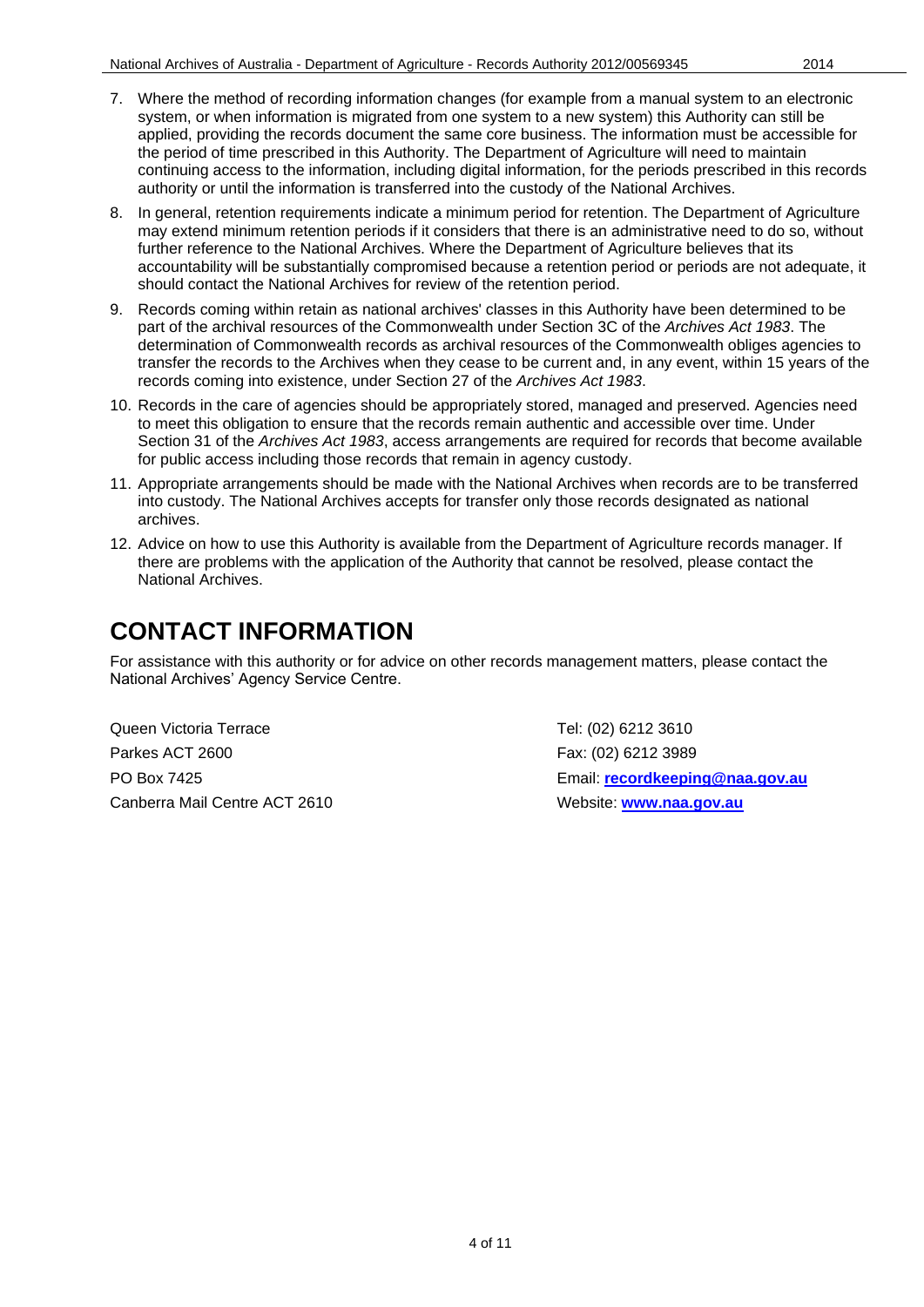### <span id="page-4-0"></span>**AUTHORISATION**

#### **RECORDS AUTHORITY 2012/00569345**

| Person to whom notice of | Dr Paul Grimes            |
|--------------------------|---------------------------|
| authorisation is given:  | The Secretary             |
|                          | Department of Agriculture |
|                          | 18 Marcus Clarke St       |
|                          | Canberra ACT 2601         |

| <b>Purpose:</b>     | Authorises arrangements for the disposal of records in accordance with<br>Section 24(2)(b) of the Archives Act 1983                                                                             |
|---------------------|-------------------------------------------------------------------------------------------------------------------------------------------------------------------------------------------------|
|                     | Determines records classed as 'Retain as national archives' in this<br>Records Authority to be part of the archival resources of the<br>Commonwealth under section 3C of the Archives Act 1983. |
| <b>Application:</b> | All core business records relating to biosecurity.                                                                                                                                              |
|                     |                                                                                                                                                                                                 |

This authority gives permission for the destruction, retention or transfer to the National Archives of Australia of the records described. This authority will apply only with the consent of the agency currently responsible for the business documented in the records described.

| <b>Authorised by:</b>          | Date of issue:  |
|--------------------------------|-----------------|
| Anne Lyons                     | 10 October 2014 |
| <b>Acting Director-General</b> |                 |
| National Archives of Australia |                 |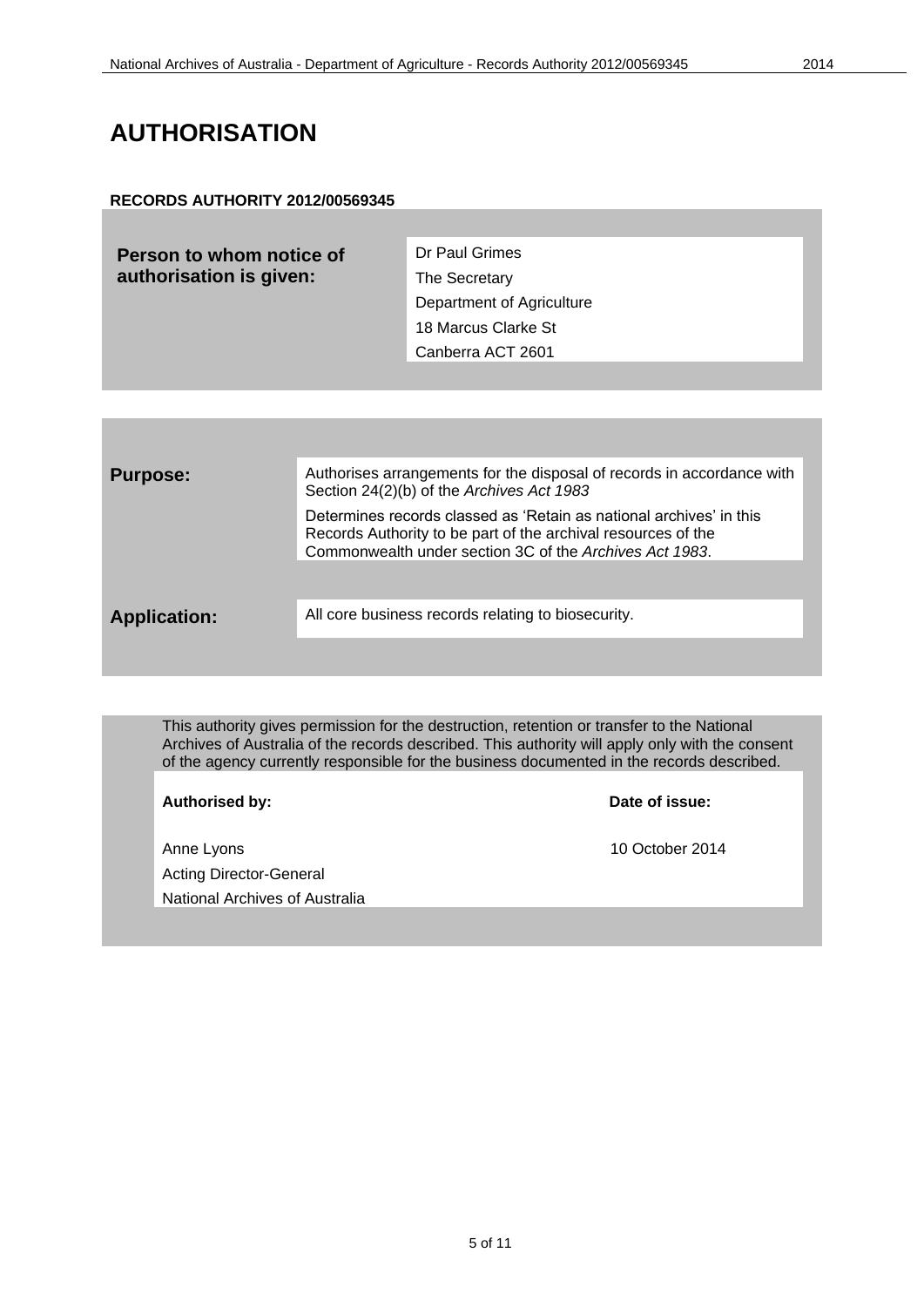<span id="page-5-0"></span>The core business of managing, protecting and reducing risks to Australia's animal, plant and human health, and maintaining market access, through quarantine and responding to biosecurity emergencies.

#### **Core activities** include:

- liaising with government, industry and community groups to manage terrestrial, aquatic and marine animal health and welfare, plant health and protection, and agricultural and veterinary (agvet) chemicals;
- preventing and preparing for biosecurity emergencies;
- responding to, and taking recovery action in relation to, biosecurity emergencies;
- planning, conducting and reviewing emergency exercises;
- detecting, investigating and prosecuting under relevant laws;
- conducting control operations for the management of pests and diseases, including the storage and use of chemicals;
- surveillance and forecasting of pest populations and diseases to determine patterns of outbreaks and anticipate future outbreaks;
- quarantine clearance including pre-border and border security, surveillance, treatment, clearance of passengers and/or seizure of mail and cargo;
- assessment and compliance activities relating to imported food products against Australian food standards;
- issuing certificates, permits and pratiques;
- auditing, inspection and verification, and authorisation of individuals, facilities, processes or programs;
- participating in collaborative exercises with national and international stakeholders;
- undertaking import risk analysis and risk assessments;
- post entry management of live animals, plants and goods in quarantine;
- managing detector dogs;
- negotiating, establishing, and reviewing agreements;
- providing and receiving advice;
- managing public relations and raising awareness about quarantine and biosecurity;
- developing, implementing and reviewing policies, strategies and plans;
- developing, setting, implementing and reviewing standards;
- providing discretionary compensation; and
- awarding prizes and honours.
- The performance of the core business is supported by **general activities** such as:
- administering approved arrangements and agreements;
- delegating powers and authorising actions;
- managing committees and meetings;
- preparing and delivering speeches and presentations;
- managing and participating in conferences;
- determining fees and charges;
- planning, risk management and reviewing;
- developing operational policies and procedures;
- research and reporting; and
- developing and maintaining datasets and registers.

#### *Cross references to other Department of Agriculture records authorities*

*For the improvement of market access through trade and international liaison, use INDUSTRY & TRADE RELATIONS.*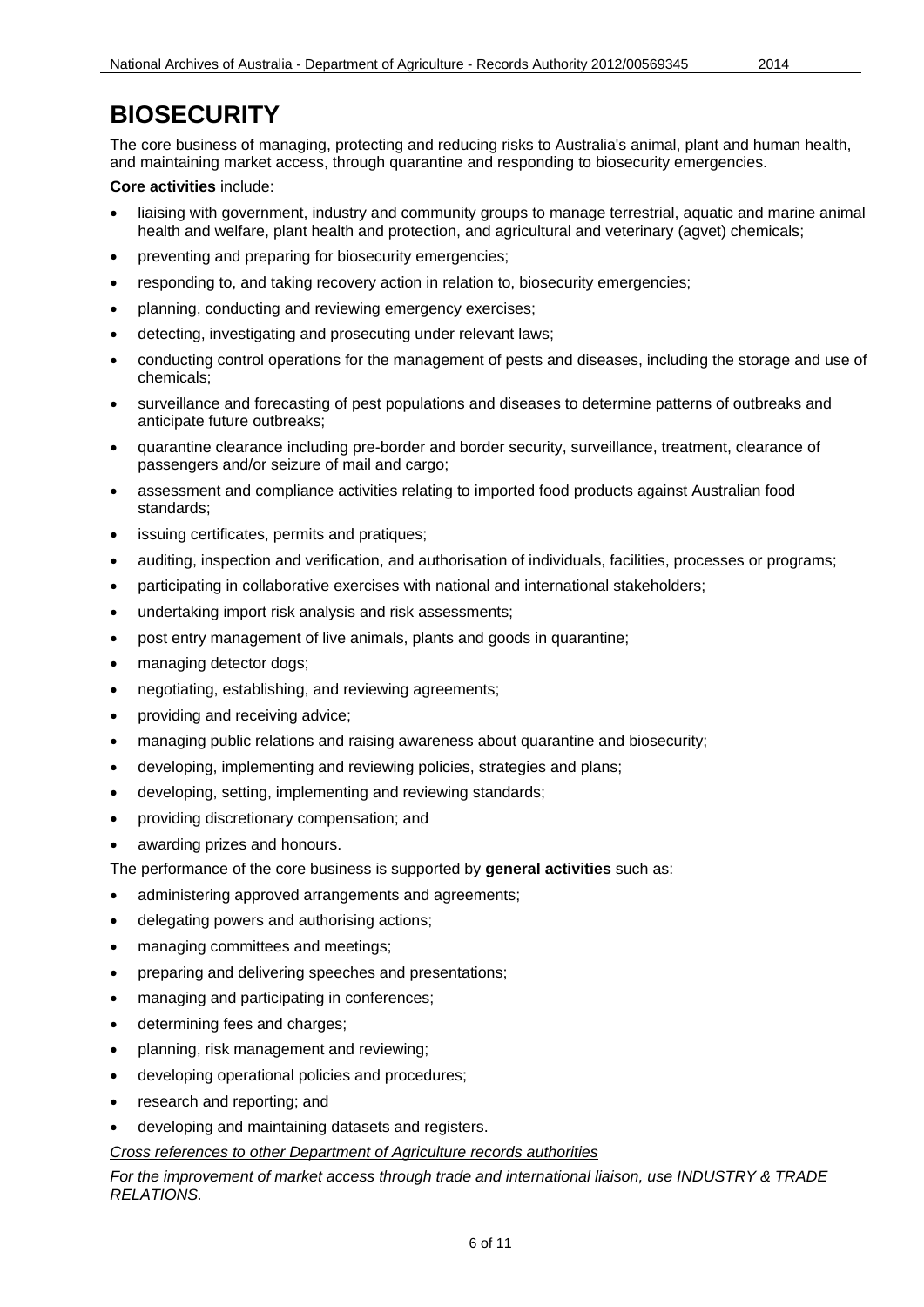*For free trade agreements, use INDUSTRY & TRADE RELATIONS.*

*Cross references to AFDA Express Records Authority*

*For events other than conferring awards, use COMMUNITY RELATIONS.*

*For compensation matters relating to personnel or to visitors, use COMPENSATION.*

*For managing financial transactions supporting biosecurity activities, use FINANCIAL MANAGEMENT.*

*For legal claims & cases that proceed to litigation, use LEGAL SERVICES*

*For agency submissions and advice to the portfolio Minister, use GOVERNMENT RELATIONS*

*For records detailing potential exposure to hazardous substances, including asbestos, use OCCUPATIONAL HEALTH & SAFETY.*

*For managing acquisition, tendering and contracting-out arrangements, use PROCUREMENT.*

*For construction, management and surveillance of Biosecurity premises, use PROPERTY MANAGEMENT*

*For national and unit level plans supporting administrative and operational objectives, use STRATEGIC MANAGEMENT.*

*For system logs, control mechanisms, system backups and data, other than master control records, use - TECHNOLOGY & TELECOMMUNICATIONS.*

For the development and delivery of non-accredited training, or attendance at training delivered by external *organisations, use STAFF DEVELOPMENT.*

*Cross references to other records authorities*

*For records of the Biosecurity Council, use GRA 26 ADVISORY BODIES.*

*For managing grants, use GRA 28 GRANT MANAGEMENT.*

*For biosecurity accredited training conducted by, or on behalf of the agency, use GRA 33 ACCREDITED TRAINING.*

| Class no | <b>Description of records</b>                                                                                                                                                                                                                                                                                                                                                       | <b>Disposal action</b> |
|----------|-------------------------------------------------------------------------------------------------------------------------------------------------------------------------------------------------------------------------------------------------------------------------------------------------------------------------------------------------------------------------------------|------------------------|
| 61238    | Records documenting:                                                                                                                                                                                                                                                                                                                                                                | Retain as national     |
|          | significant biosecurity specific agreements such as international,<br>$\bullet$<br>Commonwealth/State or interagency agreements, eg the Memorandum of<br>Understanding on Animal and Plant Quarantine Measures. Includes<br>negotiations, establishment, maintenance and review;                                                                                                    | archives               |
|          | strategic high level liaison activities undertaken with other government<br>$\bullet$<br>organisations, industry and the community;                                                                                                                                                                                                                                                 |                        |
|          | advice provided to, or received from major stakeholders, relating to<br>$\bullet$<br>significant matters that have far-reaching implications, or which are<br>controversial, subject to government scrutiny, innovative and/or high<br>profile with either a significant social, economic, environmental or<br>international impact;                                                |                        |
|          | final reports relating to biosecurity emergencies, including emergency<br>$\bullet$<br>exercises, for example Exercise Eleusis. Includes major drafts and<br>summaries of consultations;                                                                                                                                                                                            |                        |
|          | final version of formal reports relating to biosecurity. Includes major drafts<br>$\bullet$<br>and summaries of consultations;                                                                                                                                                                                                                                                      |                        |
|          | final reports of biosecurity involvement in military exercises such as<br>$\bullet$<br>Exercise Talisman Sabre;                                                                                                                                                                                                                                                                     |                        |
|          | investigation and compliance activities related to breaches of relevant<br>$\bullet$<br>laws, such as serious threats to Australia's biodiversity or damage to<br>Australia's international reputation. Includes enforcement records and<br>referrals. Excludes cases where there is a court order or clause in<br>settlement agreement requiring destruction or return of records; |                        |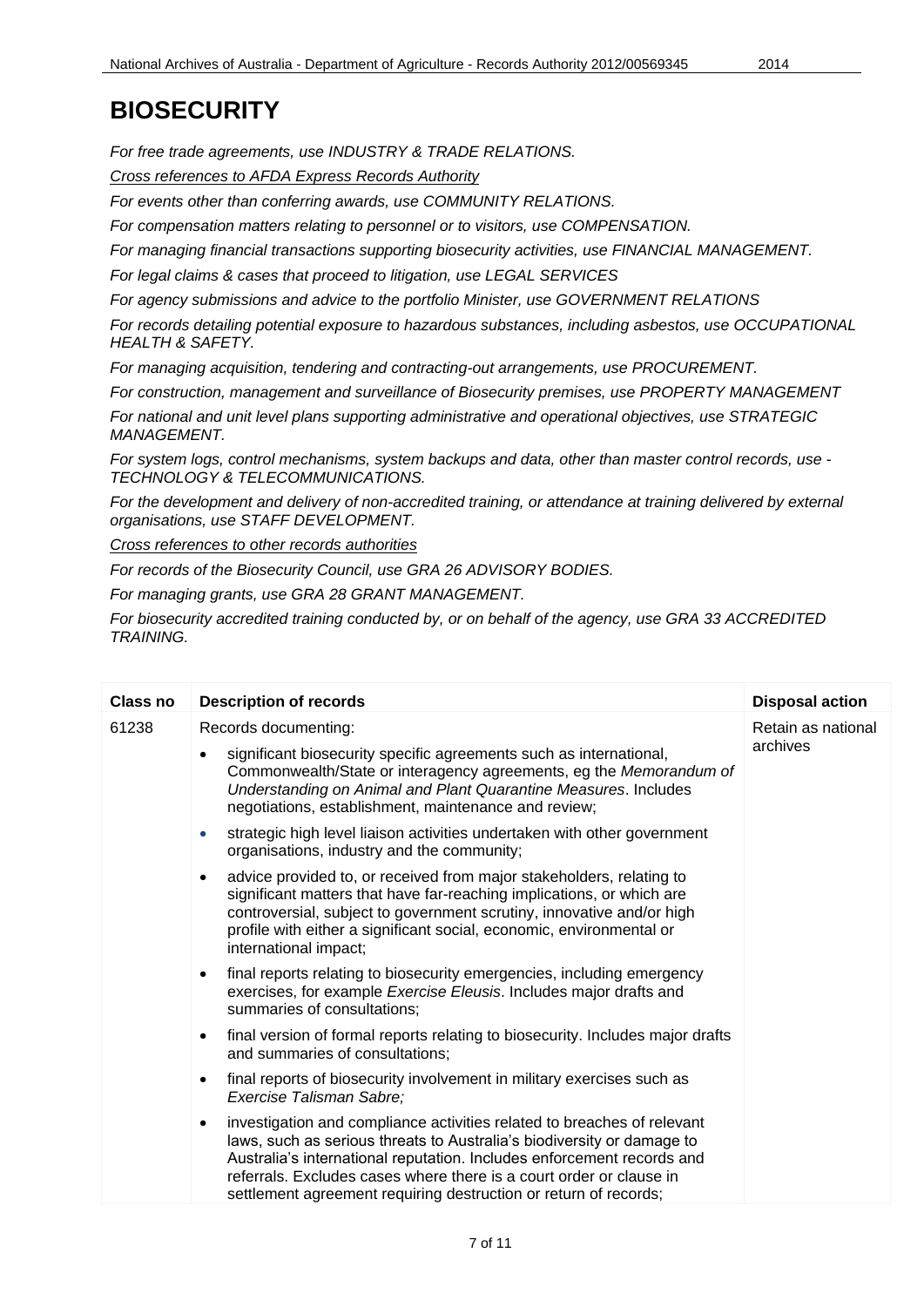| <b>Class no</b> | <b>Description of records</b>                                                                                                                                                                                                                                                                                                                                                                                                  | <b>Disposal action</b>                                       |
|-----------------|--------------------------------------------------------------------------------------------------------------------------------------------------------------------------------------------------------------------------------------------------------------------------------------------------------------------------------------------------------------------------------------------------------------------------------|--------------------------------------------------------------|
|                 | management, supervision and conduct of operations where biological<br>$\bullet$<br>control agents are used. Includes consultation and informed consent<br>documents from landholders;                                                                                                                                                                                                                                          |                                                              |
|                 | risk analysis on imported products which generate litigation or media<br>$\bullet$<br>attention;                                                                                                                                                                                                                                                                                                                               |                                                              |
|                 | import permits relating to biological control agents such as parasites,<br>$\bullet$<br>predators, or pathogens (disease-causing organisms). Includes<br>supporting records, such as risk analyses;                                                                                                                                                                                                                            |                                                              |
|                 | investigations into outbreaks of diseases or infestations by insects, pests<br>$\bullet$<br>or weeds;                                                                                                                                                                                                                                                                                                                          |                                                              |
|                 | quarantine decisions resulting in a change of policy, or which have an<br>$\bullet$<br>impact on international relations or which generate litigation or media<br>attention;                                                                                                                                                                                                                                                   |                                                              |
|                 | final policies, strategies and high level reviews relating to biosecurity, eg<br>$\bullet$<br>Australian Animal Welfare Strategy. Includes policies governing the<br>import of animals, plants and other goods, the entry and departure of<br>individuals and groups, the identification of pests and diseases and the<br>assessment of potential biological threats. Includes major drafts and<br>summaries of consultations; |                                                              |
|                 | final version of standards and benchmarks;<br>$\bullet$                                                                                                                                                                                                                                                                                                                                                                        |                                                              |
|                 | final version of promotional material used to support national and<br>$\bullet$<br>international public awareness of biosecurity issues;                                                                                                                                                                                                                                                                                       |                                                              |
|                 | final version of national biosecurity plans, eg the AusVetPlan;<br>$\bullet$                                                                                                                                                                                                                                                                                                                                                   |                                                              |
|                 | final version of interagency plans, for example the National Business<br>$\bullet$<br>Continuity Plan for Import Cargo Systems;                                                                                                                                                                                                                                                                                                |                                                              |
|                 | final version of biosecurity related speeches and presentations made by<br>$\bullet$<br>the Minister or senior agency staff, including conference presentations;                                                                                                                                                                                                                                                               |                                                              |
|                 | high level committees and working groups relating to biosecurity where<br>$\bullet$<br>the agency provides the secretariat or plays a significant role;                                                                                                                                                                                                                                                                        |                                                              |
|                 | formal acknowledgment of the contributions of organisations and<br>$\bullet$<br>individuals to Australian quarantine and biosecurity, eg the National<br>Quarantine Award; and                                                                                                                                                                                                                                                 |                                                              |
|                 | major datasets and associated information about the data fields, for<br>$\bullet$<br>example data dictionaries, indexes, tables, registers and repositories.                                                                                                                                                                                                                                                                   |                                                              |
| 61239           | Records documenting:                                                                                                                                                                                                                                                                                                                                                                                                           | Destroy 80 years                                             |
|                 | collection, receipt, use and analysis of intelligence data relating to criminal<br>$\bullet$<br>investigation and compliance activities; and                                                                                                                                                                                                                                                                                   | after date of birth<br>or 7 years after<br>action completed, |
|                 | compensation claims for personal injury or death arising from biosecurity<br>٠<br>activities.                                                                                                                                                                                                                                                                                                                                  | whichever is later.                                          |
| 61240           | Records documenting:                                                                                                                                                                                                                                                                                                                                                                                                           | Destroy 75 years                                             |
|                 | management, supervision and conduct of operations where chemicals are<br>$\bullet$<br>used. Includes consultation and informed consent documents from<br>landholders.                                                                                                                                                                                                                                                          | after action<br>completed.                                   |
| 61241           | Records documenting:                                                                                                                                                                                                                                                                                                                                                                                                           | Destroy 25 years                                             |
|                 | investigation and compliance activities relating to breaches of relevant<br>$\bullet$<br>laws that result in prosecution, other than those described in class 61238                                                                                                                                                                                                                                                            | after action<br>completed.                                   |
|                 | registration of approved importers or premises where post-entry<br>$\bullet$<br>quarantine requirements are carried out (Quarantine Approved Premises);                                                                                                                                                                                                                                                                        |                                                              |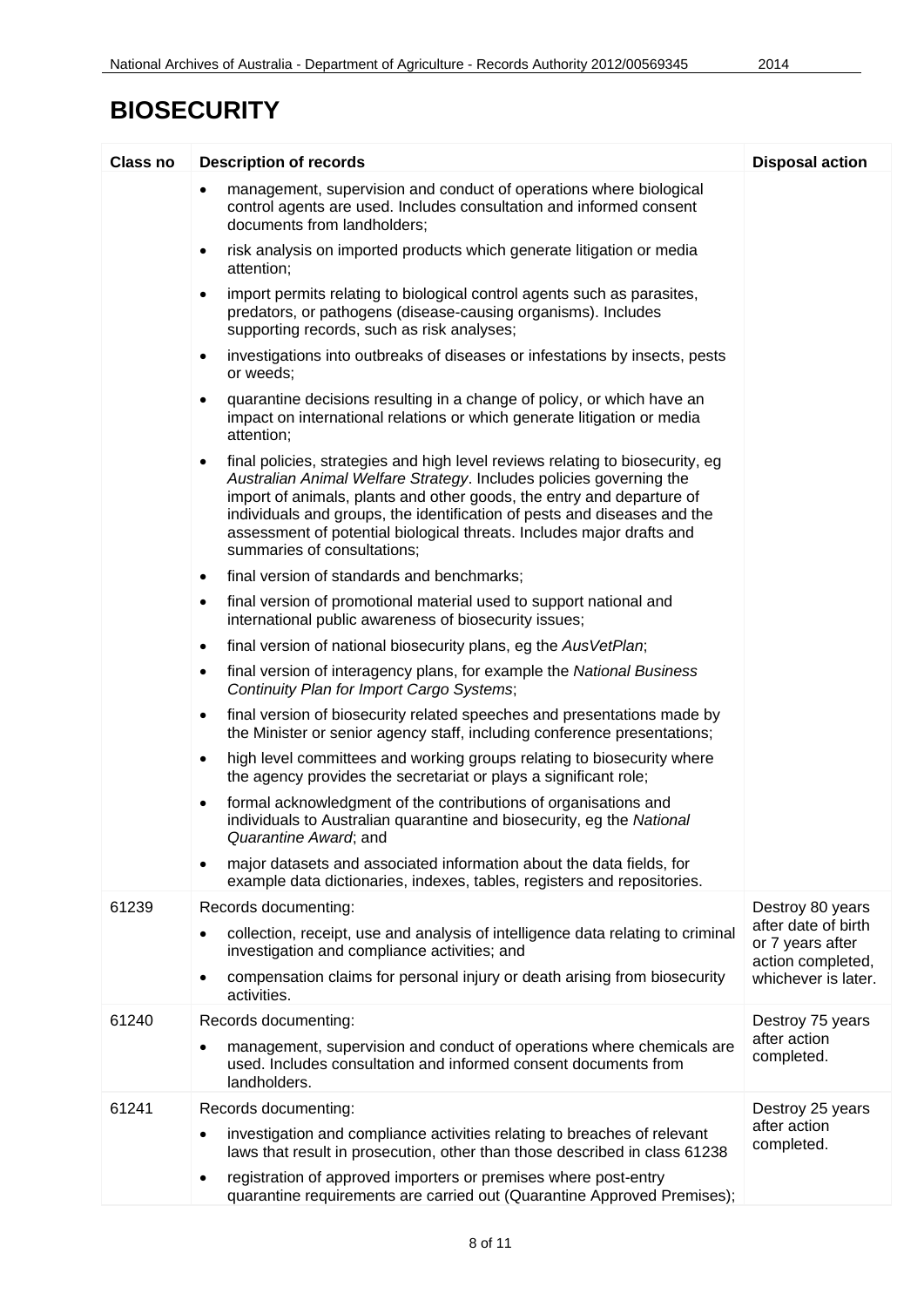| <b>Class no</b> | <b>Description of records</b>                                                                                                                                                                                                                       | <b>Disposal action</b>     |
|-----------------|-----------------------------------------------------------------------------------------------------------------------------------------------------------------------------------------------------------------------------------------------------|----------------------------|
|                 | management of biosecurity facilities;<br>$\bullet$                                                                                                                                                                                                  |                            |
|                 | management of secure items;<br>$\bullet$                                                                                                                                                                                                            |                            |
|                 | prevention of and preparedness for biosecurity emergencies. Excludes<br>$\bullet$<br>final reports covered in class 61238;                                                                                                                          |                            |
|                 | management, processing and care of animals and plants under quarantine.<br>Includes live animals, viable human or animal material, live or dead plants, or<br>any part of a plant;                                                                  |                            |
|                 | development of industry standards and benchmarks to support<br>$\bullet$<br>biosecurity. Excludes final versions covered in class 61238;                                                                                                            |                            |
|                 | monitoring of pest and disease populations through surveys, testing and<br>$\bullet$<br>trapping; and                                                                                                                                               |                            |
|                 | collection, receipt and use of surveillance and intelligence data to monitor<br>٠<br>pests and diseases.                                                                                                                                            |                            |
| 61242           | Records documenting:                                                                                                                                                                                                                                | Destroy 12 years           |
|                 | development, implementation and evaluation of international or national<br>$\bullet$<br>public awareness campaigns relating to biosecurity, eg Quarantine<br>Matters! Excludes final version of promotional material covered in class<br>61238;     | after action<br>completed. |
|                 | advice provided or received by the agency relating to biosecurity which<br>$\bullet$<br>does not lead to policy or legislative change. Includes biosecurity advice<br>notices;                                                                      |                            |
|                 | negotiations, establishment, maintenance and review of routine<br>$\bullet$<br>operational agreements relating to biosecurity;                                                                                                                      |                            |
|                 | audit programs including announced and unannounced audits;<br>$\bullet$                                                                                                                                                                             |                            |
|                 | verification of individuals, processes or programs against standards and<br>$\bullet$<br>procedures to improve performance and reduce risk;                                                                                                         |                            |
|                 | accreditation of persons, premises and laboratories against agreed<br>$\bullet$<br>standards;                                                                                                                                                       |                            |
|                 | appointment of Biosecurity Officers, Quarantine Officers, Imported Food<br>$\bullet$<br>Control Officers and Approved Premises Officers (APOs);                                                                                                     |                            |
|                 | delegations of power specific to biosecurity;<br>$\bullet$                                                                                                                                                                                          |                            |
|                 | routine internal and external committees and meetings formed to consider<br>$\bullet$<br>matters relating to biosecurity;                                                                                                                           |                            |
|                 | operational reports developed collaboratively with other agencies;<br>$\bullet$                                                                                                                                                                     |                            |
|                 | planning, conducting and reviewing of emergency exercises. Excludes<br>$\bullet$<br>final reports covered in class 61238;                                                                                                                           |                            |
|                 | management of agency detector dogs, including selection, care, training<br>$\bullet$<br>and separation;                                                                                                                                             |                            |
|                 | tracking, inspection, clearance or quarantine of imported goods;<br>$\bullet$                                                                                                                                                                       |                            |
|                 | issuing certificates;<br>$\bullet$                                                                                                                                                                                                                  |                            |
|                 | standard import permits (excluding biological control agents) for<br>$\bullet$<br>agricultural products, biological materials, live animals, plant materials,<br>and reproductive materials. Includes supporting records, such as risk<br>analysis; |                            |
|                 | compliance warnings or sanctions to individuals and entities that may<br>$\bullet$<br>inadvertently create risks related to biosecurity;                                                                                                            |                            |
|                 | granting or refusal of pratique for aircraft and vessels arriving in Australia;<br>$\bullet$                                                                                                                                                        |                            |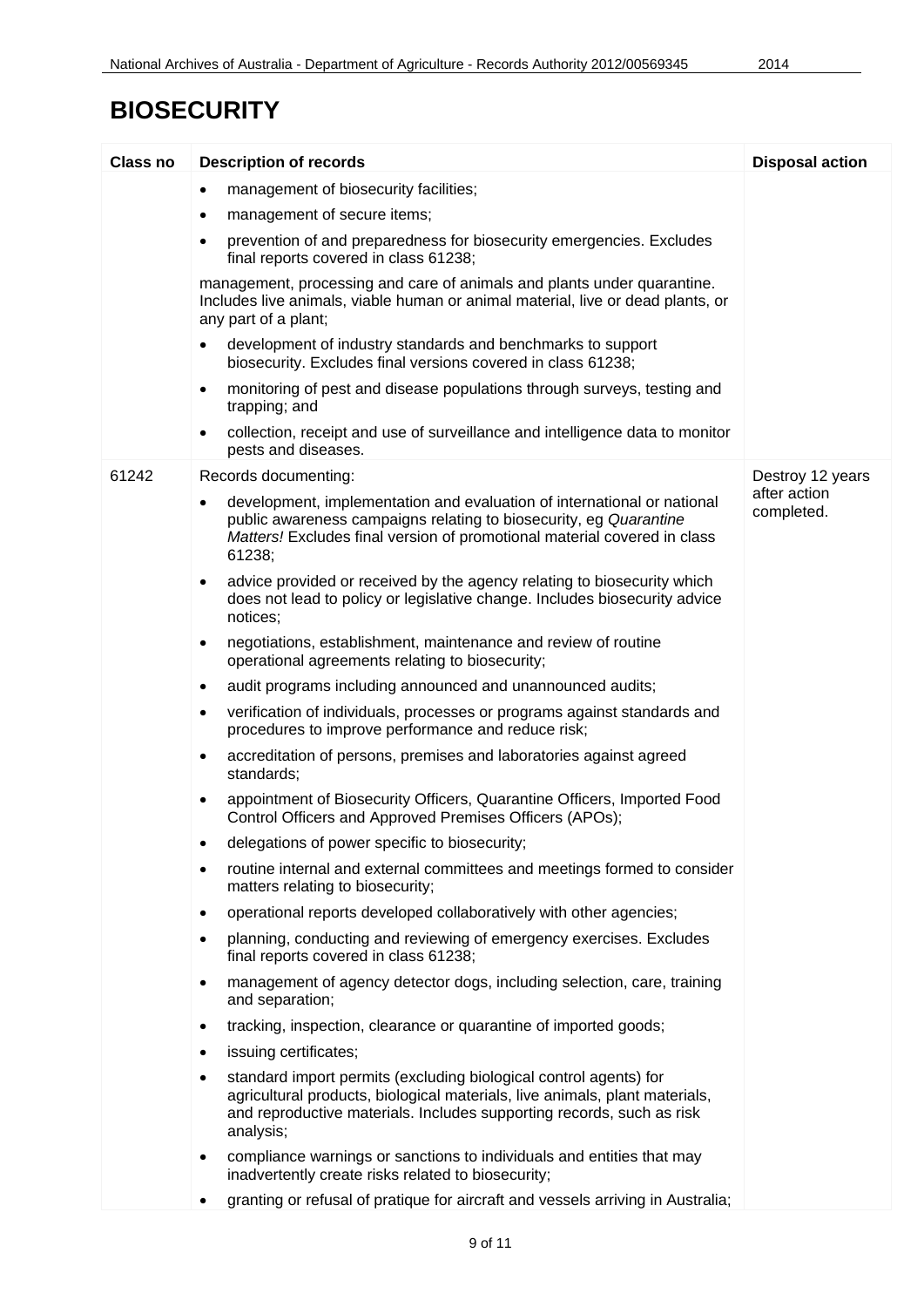| seizure of imported goods and subsequent treatment;<br>٠<br>treatment of vessels, and goods or items withheld for quarantine reasons;<br>٠<br>forecasting of pest populations used to determine patterns of outbreaks<br>٠<br>and anticipate future outbreaks;<br>assessment of imported food products against Australian food standards.<br>$\bullet$<br>Includes compliance activities relating to food products found to be non-<br>compliant with Australian food standards; and<br>investigation and compliance activities relating to breaches of relevant<br>$\bullet$<br>laws that do not result in a prosecution or the investigation is halted.<br>61243<br>Records documenting:<br>Destroy 7 years<br>after action<br>implementation of Human Biosecurity Control Orders;<br>$\bullet$<br>completed.<br>operational aspects of award and recognition of organisations and<br>$\bullet$<br>individuals contributions to Australian quarantine and biosecurity, eg<br>selection processes;<br>arrangements for biosecurity conferences including the development of<br>٠<br>presentations;<br>management, supervision and conduct of control operations where no<br>$\bullet$<br>chemicals are used. Includes consultation and informed consent<br>documents from landholders;<br>determination of fees and charges for biosecurity services;<br>$\bullet$<br>requests for assistance or referral of biosecurity matters to or from other<br>٠<br>agencies;<br>assessment and analysis of information, products, procedures, standards<br>٠<br>and systems to ensure compliance integrity;<br>final versions of section or business unit plans supporting the business.<br>$\bullet$<br>Includes state, regional and overseas offices;<br>procedures supporting the business of biosecurity;<br>$\bullet$<br>the provision of customer services and management of routine enquiries;<br>٠<br>sponsorship of events to help raise the agency's profile;<br>supporting documentation for the maintenance of datasets;<br>final versions of periodic reports required on a regular basis by external<br>$\bullet$<br>government bodies or internally. Includes supporting records;<br>research carried out to support the business of biosecurity. Includes<br>$\bullet$<br>supporting records. Excludes final research reports covered in class<br>61238;<br>review of agency programs and operations supporting biosecurity;<br>٠<br>risk management relating to biosecurity areas;<br>٠<br>compensation claims arising from loss of business or goods due to<br>٠<br>quarantine or other biosecurity activities;<br>analysis, testing and examination of collected data and specimens; and<br>٠<br>core business advice to or from other areas of the agency relating to<br>٠<br>issues which do not lead to policy or legislative change.<br>61244<br>Records documenting:<br>Dispose of in<br>accordance with<br>investigation and compliance activities related to prosecution of criminal | <b>Class no</b> | <b>Description of records</b> | <b>Disposal action</b> |
|--------------------------------------------------------------------------------------------------------------------------------------------------------------------------------------------------------------------------------------------------------------------------------------------------------------------------------------------------------------------------------------------------------------------------------------------------------------------------------------------------------------------------------------------------------------------------------------------------------------------------------------------------------------------------------------------------------------------------------------------------------------------------------------------------------------------------------------------------------------------------------------------------------------------------------------------------------------------------------------------------------------------------------------------------------------------------------------------------------------------------------------------------------------------------------------------------------------------------------------------------------------------------------------------------------------------------------------------------------------------------------------------------------------------------------------------------------------------------------------------------------------------------------------------------------------------------------------------------------------------------------------------------------------------------------------------------------------------------------------------------------------------------------------------------------------------------------------------------------------------------------------------------------------------------------------------------------------------------------------------------------------------------------------------------------------------------------------------------------------------------------------------------------------------------------------------------------------------------------------------------------------------------------------------------------------------------------------------------------------------------------------------------------------------------------------------------------------------------------------------------------------------------------------------------------------------------------------------------------------------------------------------------------------------------------------------------------------------------------------------------------------------------------------------------------------------------------------------------------------------------------------------------------------------------------------------------------------------------------------------------------|-----------------|-------------------------------|------------------------|
|                                                                                                                                                                                                                                                                                                                                                                                                                                                                                                                                                                                                                                                                                                                                                                                                                                                                                                                                                                                                                                                                                                                                                                                                                                                                                                                                                                                                                                                                                                                                                                                                                                                                                                                                                                                                                                                                                                                                                                                                                                                                                                                                                                                                                                                                                                                                                                                                                                                                                                                                                                                                                                                                                                                                                                                                                                                                                                                                                                                                        |                 |                               |                        |
|                                                                                                                                                                                                                                                                                                                                                                                                                                                                                                                                                                                                                                                                                                                                                                                                                                                                                                                                                                                                                                                                                                                                                                                                                                                                                                                                                                                                                                                                                                                                                                                                                                                                                                                                                                                                                                                                                                                                                                                                                                                                                                                                                                                                                                                                                                                                                                                                                                                                                                                                                                                                                                                                                                                                                                                                                                                                                                                                                                                                        |                 |                               |                        |
|                                                                                                                                                                                                                                                                                                                                                                                                                                                                                                                                                                                                                                                                                                                                                                                                                                                                                                                                                                                                                                                                                                                                                                                                                                                                                                                                                                                                                                                                                                                                                                                                                                                                                                                                                                                                                                                                                                                                                                                                                                                                                                                                                                                                                                                                                                                                                                                                                                                                                                                                                                                                                                                                                                                                                                                                                                                                                                                                                                                                        |                 |                               |                        |
|                                                                                                                                                                                                                                                                                                                                                                                                                                                                                                                                                                                                                                                                                                                                                                                                                                                                                                                                                                                                                                                                                                                                                                                                                                                                                                                                                                                                                                                                                                                                                                                                                                                                                                                                                                                                                                                                                                                                                                                                                                                                                                                                                                                                                                                                                                                                                                                                                                                                                                                                                                                                                                                                                                                                                                                                                                                                                                                                                                                                        |                 |                               |                        |
|                                                                                                                                                                                                                                                                                                                                                                                                                                                                                                                                                                                                                                                                                                                                                                                                                                                                                                                                                                                                                                                                                                                                                                                                                                                                                                                                                                                                                                                                                                                                                                                                                                                                                                                                                                                                                                                                                                                                                                                                                                                                                                                                                                                                                                                                                                                                                                                                                                                                                                                                                                                                                                                                                                                                                                                                                                                                                                                                                                                                        |                 |                               |                        |
|                                                                                                                                                                                                                                                                                                                                                                                                                                                                                                                                                                                                                                                                                                                                                                                                                                                                                                                                                                                                                                                                                                                                                                                                                                                                                                                                                                                                                                                                                                                                                                                                                                                                                                                                                                                                                                                                                                                                                                                                                                                                                                                                                                                                                                                                                                                                                                                                                                                                                                                                                                                                                                                                                                                                                                                                                                                                                                                                                                                                        |                 |                               |                        |
|                                                                                                                                                                                                                                                                                                                                                                                                                                                                                                                                                                                                                                                                                                                                                                                                                                                                                                                                                                                                                                                                                                                                                                                                                                                                                                                                                                                                                                                                                                                                                                                                                                                                                                                                                                                                                                                                                                                                                                                                                                                                                                                                                                                                                                                                                                                                                                                                                                                                                                                                                                                                                                                                                                                                                                                                                                                                                                                                                                                                        |                 |                               |                        |
|                                                                                                                                                                                                                                                                                                                                                                                                                                                                                                                                                                                                                                                                                                                                                                                                                                                                                                                                                                                                                                                                                                                                                                                                                                                                                                                                                                                                                                                                                                                                                                                                                                                                                                                                                                                                                                                                                                                                                                                                                                                                                                                                                                                                                                                                                                                                                                                                                                                                                                                                                                                                                                                                                                                                                                                                                                                                                                                                                                                                        |                 |                               |                        |
|                                                                                                                                                                                                                                                                                                                                                                                                                                                                                                                                                                                                                                                                                                                                                                                                                                                                                                                                                                                                                                                                                                                                                                                                                                                                                                                                                                                                                                                                                                                                                                                                                                                                                                                                                                                                                                                                                                                                                                                                                                                                                                                                                                                                                                                                                                                                                                                                                                                                                                                                                                                                                                                                                                                                                                                                                                                                                                                                                                                                        |                 |                               |                        |
|                                                                                                                                                                                                                                                                                                                                                                                                                                                                                                                                                                                                                                                                                                                                                                                                                                                                                                                                                                                                                                                                                                                                                                                                                                                                                                                                                                                                                                                                                                                                                                                                                                                                                                                                                                                                                                                                                                                                                                                                                                                                                                                                                                                                                                                                                                                                                                                                                                                                                                                                                                                                                                                                                                                                                                                                                                                                                                                                                                                                        |                 |                               |                        |
|                                                                                                                                                                                                                                                                                                                                                                                                                                                                                                                                                                                                                                                                                                                                                                                                                                                                                                                                                                                                                                                                                                                                                                                                                                                                                                                                                                                                                                                                                                                                                                                                                                                                                                                                                                                                                                                                                                                                                                                                                                                                                                                                                                                                                                                                                                                                                                                                                                                                                                                                                                                                                                                                                                                                                                                                                                                                                                                                                                                                        |                 |                               |                        |
|                                                                                                                                                                                                                                                                                                                                                                                                                                                                                                                                                                                                                                                                                                                                                                                                                                                                                                                                                                                                                                                                                                                                                                                                                                                                                                                                                                                                                                                                                                                                                                                                                                                                                                                                                                                                                                                                                                                                                                                                                                                                                                                                                                                                                                                                                                                                                                                                                                                                                                                                                                                                                                                                                                                                                                                                                                                                                                                                                                                                        |                 |                               |                        |
|                                                                                                                                                                                                                                                                                                                                                                                                                                                                                                                                                                                                                                                                                                                                                                                                                                                                                                                                                                                                                                                                                                                                                                                                                                                                                                                                                                                                                                                                                                                                                                                                                                                                                                                                                                                                                                                                                                                                                                                                                                                                                                                                                                                                                                                                                                                                                                                                                                                                                                                                                                                                                                                                                                                                                                                                                                                                                                                                                                                                        |                 |                               |                        |
|                                                                                                                                                                                                                                                                                                                                                                                                                                                                                                                                                                                                                                                                                                                                                                                                                                                                                                                                                                                                                                                                                                                                                                                                                                                                                                                                                                                                                                                                                                                                                                                                                                                                                                                                                                                                                                                                                                                                                                                                                                                                                                                                                                                                                                                                                                                                                                                                                                                                                                                                                                                                                                                                                                                                                                                                                                                                                                                                                                                                        |                 |                               |                        |
|                                                                                                                                                                                                                                                                                                                                                                                                                                                                                                                                                                                                                                                                                                                                                                                                                                                                                                                                                                                                                                                                                                                                                                                                                                                                                                                                                                                                                                                                                                                                                                                                                                                                                                                                                                                                                                                                                                                                                                                                                                                                                                                                                                                                                                                                                                                                                                                                                                                                                                                                                                                                                                                                                                                                                                                                                                                                                                                                                                                                        |                 |                               |                        |
|                                                                                                                                                                                                                                                                                                                                                                                                                                                                                                                                                                                                                                                                                                                                                                                                                                                                                                                                                                                                                                                                                                                                                                                                                                                                                                                                                                                                                                                                                                                                                                                                                                                                                                                                                                                                                                                                                                                                                                                                                                                                                                                                                                                                                                                                                                                                                                                                                                                                                                                                                                                                                                                                                                                                                                                                                                                                                                                                                                                                        |                 |                               |                        |
|                                                                                                                                                                                                                                                                                                                                                                                                                                                                                                                                                                                                                                                                                                                                                                                                                                                                                                                                                                                                                                                                                                                                                                                                                                                                                                                                                                                                                                                                                                                                                                                                                                                                                                                                                                                                                                                                                                                                                                                                                                                                                                                                                                                                                                                                                                                                                                                                                                                                                                                                                                                                                                                                                                                                                                                                                                                                                                                                                                                                        |                 |                               |                        |
|                                                                                                                                                                                                                                                                                                                                                                                                                                                                                                                                                                                                                                                                                                                                                                                                                                                                                                                                                                                                                                                                                                                                                                                                                                                                                                                                                                                                                                                                                                                                                                                                                                                                                                                                                                                                                                                                                                                                                                                                                                                                                                                                                                                                                                                                                                                                                                                                                                                                                                                                                                                                                                                                                                                                                                                                                                                                                                                                                                                                        |                 |                               |                        |
|                                                                                                                                                                                                                                                                                                                                                                                                                                                                                                                                                                                                                                                                                                                                                                                                                                                                                                                                                                                                                                                                                                                                                                                                                                                                                                                                                                                                                                                                                                                                                                                                                                                                                                                                                                                                                                                                                                                                                                                                                                                                                                                                                                                                                                                                                                                                                                                                                                                                                                                                                                                                                                                                                                                                                                                                                                                                                                                                                                                                        |                 |                               |                        |
|                                                                                                                                                                                                                                                                                                                                                                                                                                                                                                                                                                                                                                                                                                                                                                                                                                                                                                                                                                                                                                                                                                                                                                                                                                                                                                                                                                                                                                                                                                                                                                                                                                                                                                                                                                                                                                                                                                                                                                                                                                                                                                                                                                                                                                                                                                                                                                                                                                                                                                                                                                                                                                                                                                                                                                                                                                                                                                                                                                                                        |                 |                               |                        |
|                                                                                                                                                                                                                                                                                                                                                                                                                                                                                                                                                                                                                                                                                                                                                                                                                                                                                                                                                                                                                                                                                                                                                                                                                                                                                                                                                                                                                                                                                                                                                                                                                                                                                                                                                                                                                                                                                                                                                                                                                                                                                                                                                                                                                                                                                                                                                                                                                                                                                                                                                                                                                                                                                                                                                                                                                                                                                                                                                                                                        |                 |                               |                        |
|                                                                                                                                                                                                                                                                                                                                                                                                                                                                                                                                                                                                                                                                                                                                                                                                                                                                                                                                                                                                                                                                                                                                                                                                                                                                                                                                                                                                                                                                                                                                                                                                                                                                                                                                                                                                                                                                                                                                                                                                                                                                                                                                                                                                                                                                                                                                                                                                                                                                                                                                                                                                                                                                                                                                                                                                                                                                                                                                                                                                        |                 |                               |                        |
|                                                                                                                                                                                                                                                                                                                                                                                                                                                                                                                                                                                                                                                                                                                                                                                                                                                                                                                                                                                                                                                                                                                                                                                                                                                                                                                                                                                                                                                                                                                                                                                                                                                                                                                                                                                                                                                                                                                                                                                                                                                                                                                                                                                                                                                                                                                                                                                                                                                                                                                                                                                                                                                                                                                                                                                                                                                                                                                                                                                                        |                 |                               |                        |
|                                                                                                                                                                                                                                                                                                                                                                                                                                                                                                                                                                                                                                                                                                                                                                                                                                                                                                                                                                                                                                                                                                                                                                                                                                                                                                                                                                                                                                                                                                                                                                                                                                                                                                                                                                                                                                                                                                                                                                                                                                                                                                                                                                                                                                                                                                                                                                                                                                                                                                                                                                                                                                                                                                                                                                                                                                                                                                                                                                                                        |                 |                               |                        |
|                                                                                                                                                                                                                                                                                                                                                                                                                                                                                                                                                                                                                                                                                                                                                                                                                                                                                                                                                                                                                                                                                                                                                                                                                                                                                                                                                                                                                                                                                                                                                                                                                                                                                                                                                                                                                                                                                                                                                                                                                                                                                                                                                                                                                                                                                                                                                                                                                                                                                                                                                                                                                                                                                                                                                                                                                                                                                                                                                                                                        |                 |                               |                        |
|                                                                                                                                                                                                                                                                                                                                                                                                                                                                                                                                                                                                                                                                                                                                                                                                                                                                                                                                                                                                                                                                                                                                                                                                                                                                                                                                                                                                                                                                                                                                                                                                                                                                                                                                                                                                                                                                                                                                                                                                                                                                                                                                                                                                                                                                                                                                                                                                                                                                                                                                                                                                                                                                                                                                                                                                                                                                                                                                                                                                        |                 |                               |                        |
|                                                                                                                                                                                                                                                                                                                                                                                                                                                                                                                                                                                                                                                                                                                                                                                                                                                                                                                                                                                                                                                                                                                                                                                                                                                                                                                                                                                                                                                                                                                                                                                                                                                                                                                                                                                                                                                                                                                                                                                                                                                                                                                                                                                                                                                                                                                                                                                                                                                                                                                                                                                                                                                                                                                                                                                                                                                                                                                                                                                                        |                 |                               |                        |